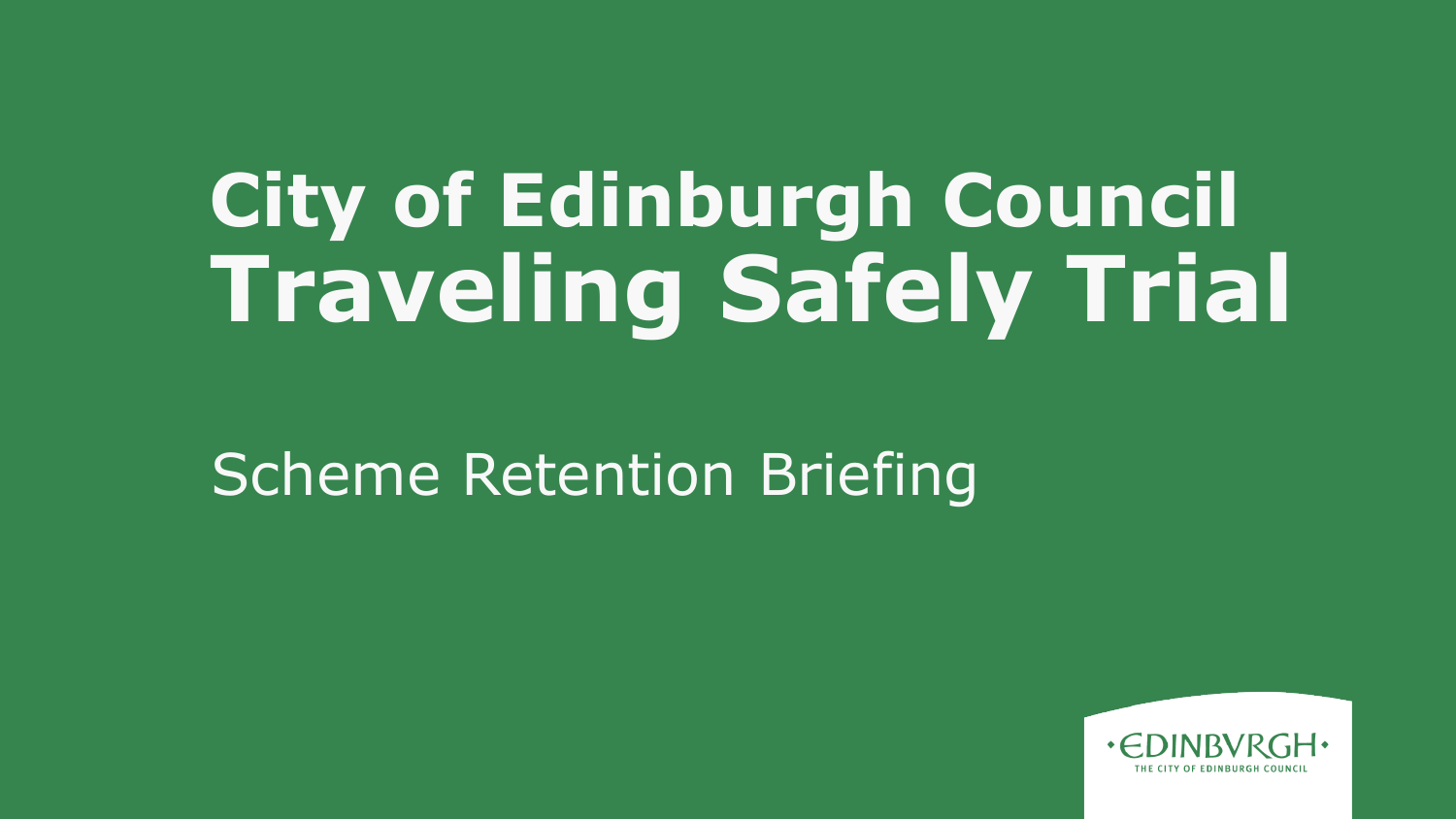## **Stakeholder Engagement**

The purpose of this Stakeholder Engagement is to consider what revisions may be appropriate for each stakeholder group before we promote Experimental Traffic Orders:

#### **Groups Involved:**

- **Emergency Services**
- **Mobility and Disability groups**
- **Transport User groups**
- **Public Transport operators**
- **Built Environment interest groups**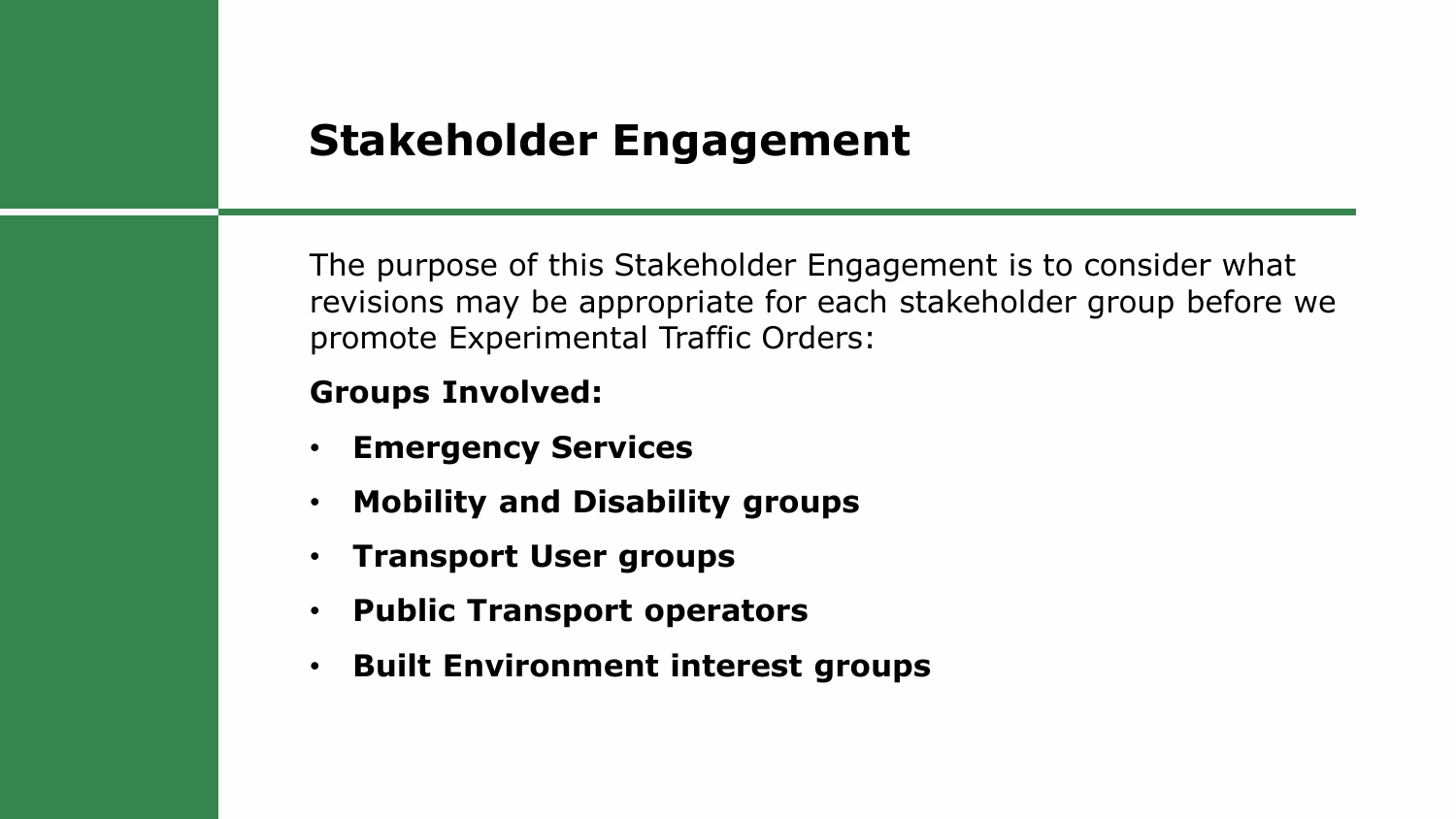## **Spaces for People - Background**

- Spaces for People schemes provided more space for walking and cycling during Covid-19 pandemic
- Retaining schemes can help achieve Council business plan priorities including net zero carbon and improving wellbeing
- Aligns with the City Mobility Plan, Active Travel Action Plan and City Centre Transformation proposals
- Retention should provide increased protection for cyclists and pedestrians
- Improve opportunities for active travel within communities and across the city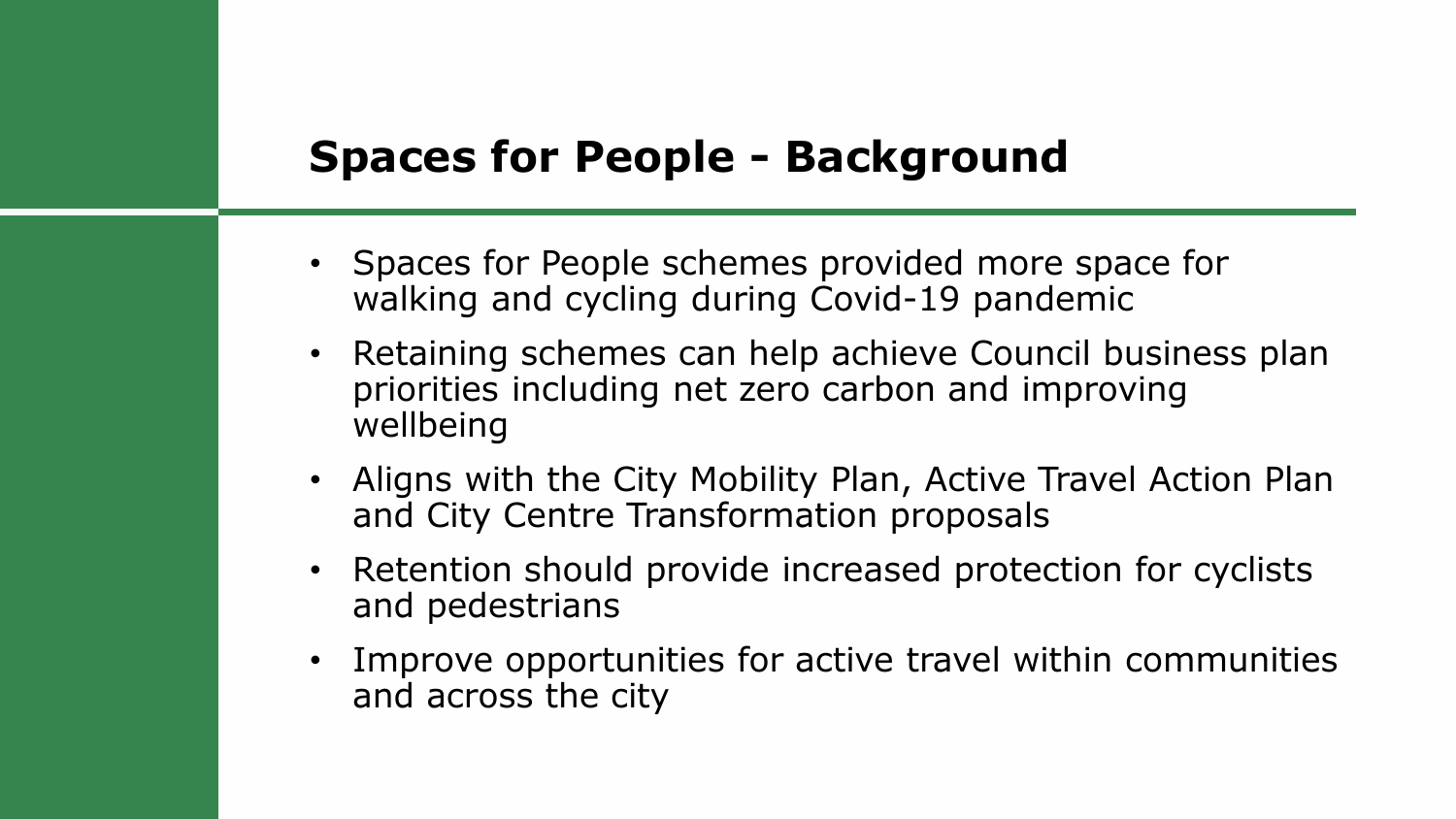### **City Centre Proposals**

- Keep Victoria St and Cockburn St pedestrian priority & closed to through traffic
- Retain closure of Waverley Bridge while working with bus operators to find suitable alternative locations
- Remove all measures from George IV Bridge and modify Forrest Road from next week, replace segregation on The Mound
- Temporarily reopen East end of Princes Street to accommodate tram works, then reinstate eastbound restrictions.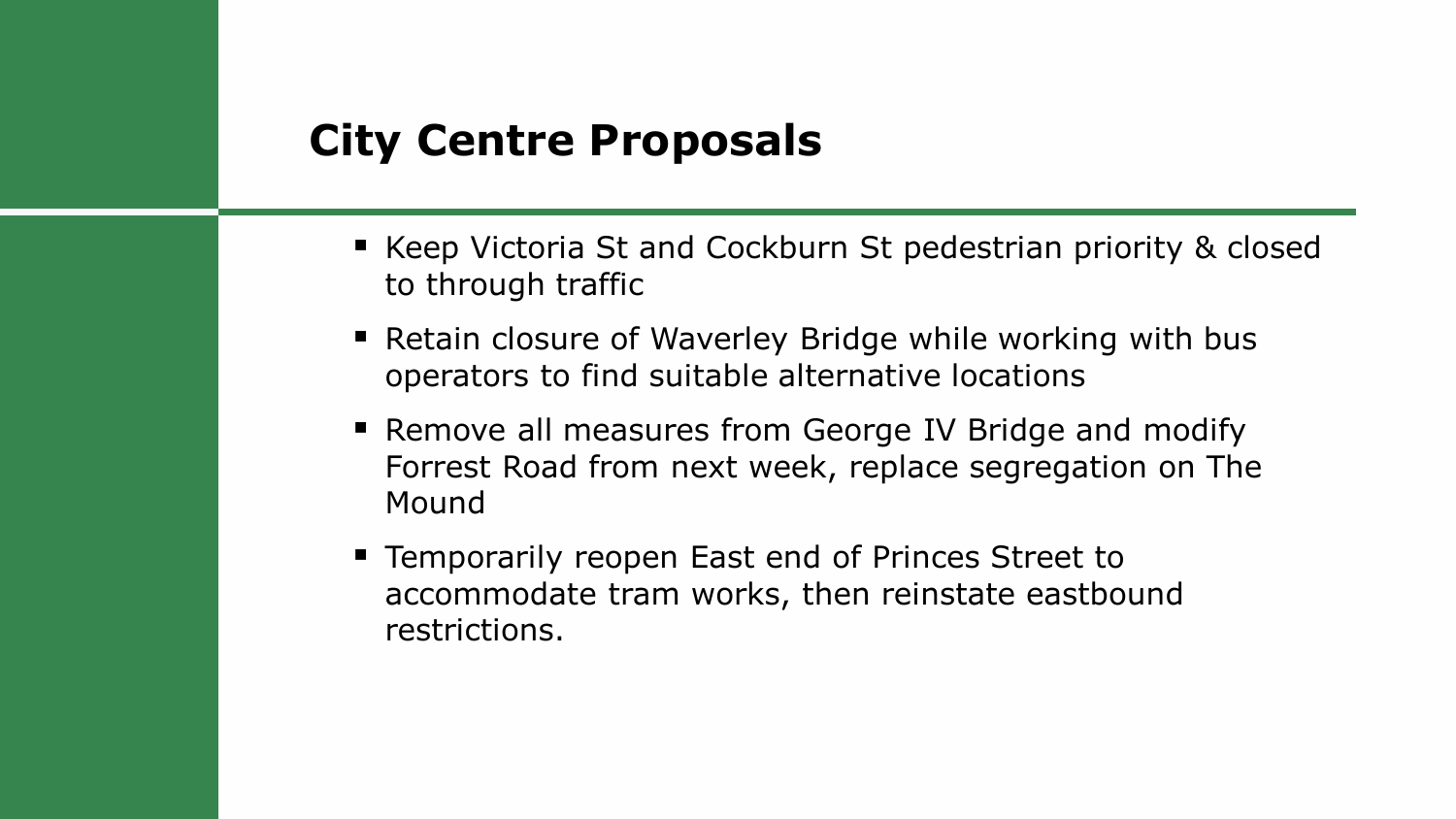### **Remove Town Centre measures**

- Retain Queensferry High Street one-way (with contraflow cycle use)
- Remove all other measures (minor retention at limited pinch points)
- Note future intention to increase pedestrian priority with permanent measures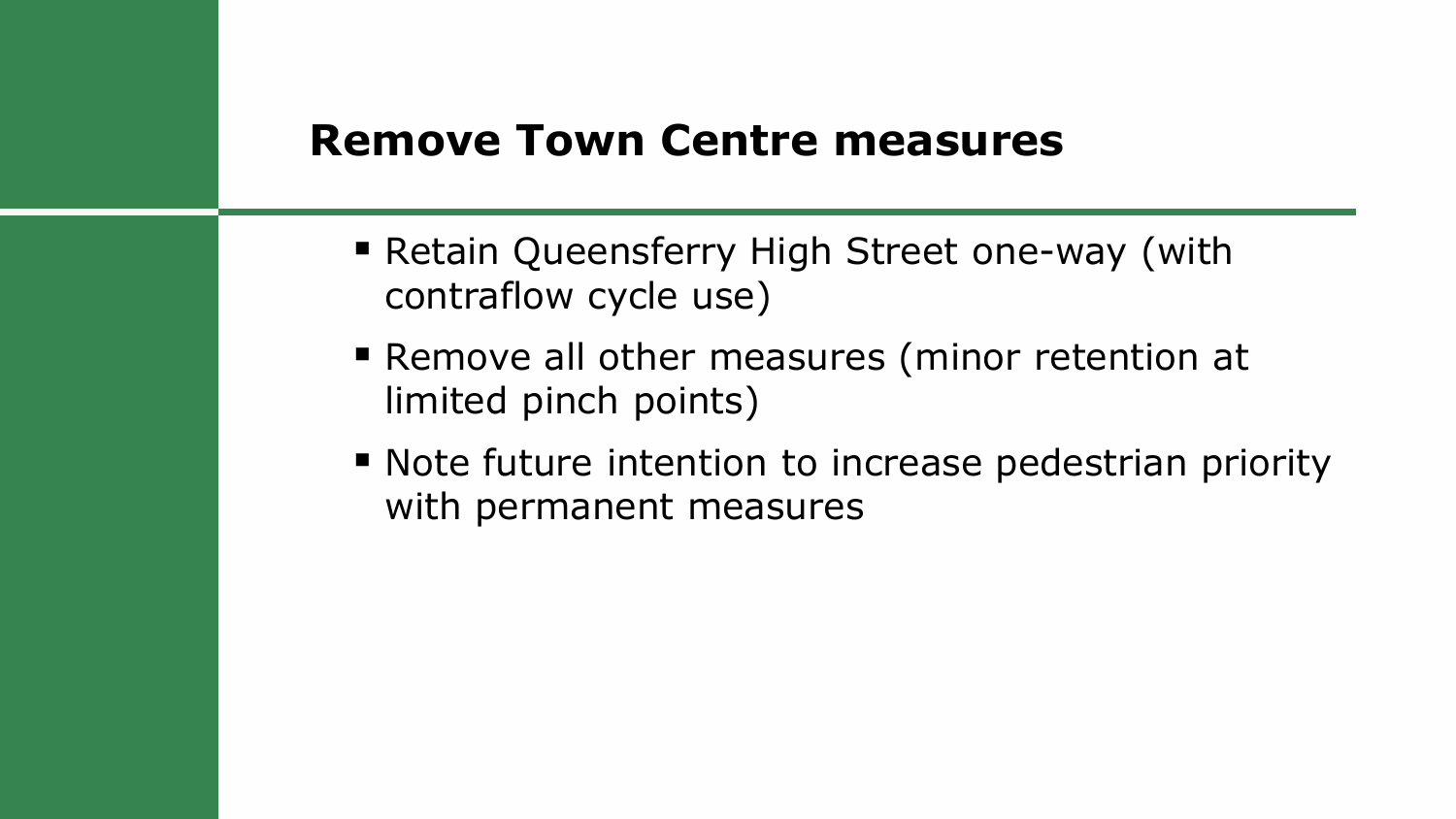## **Cycle Segregation and Leisure Connections**

#### • **Protected cycle lanes**

- Extend trial/retention of existing cycle segregation (Ferry Road, A1, A90, Old Dalkeith Rd, Crewe Rd S, Duddingston Road, Duddingston Road West, Craigmillar Park, Mayfield Road, Meadowplace Road, Teviot Place etc)
- Local amendments to improve opportunities for Blue Badge parking, residents access and loading (reduce scope of restrictions) and floating parking bay layout
- Further consideration on Lanark Road / Comiston Road and Braid Road (reopening) to be considered at 14th October Committee

#### • **Leisure connections**

- Retain most: Cammo Walk\* and Maybury Rd crossing\*, Silverknowes Rd, West Shore Rd, Kings Place, Seafield St, Arboretum Place
- Links Place opened, consider future as part of Leith low traffic neighbourhood
- \* Tied in with new Craigs Road/Maybury Road signalised junction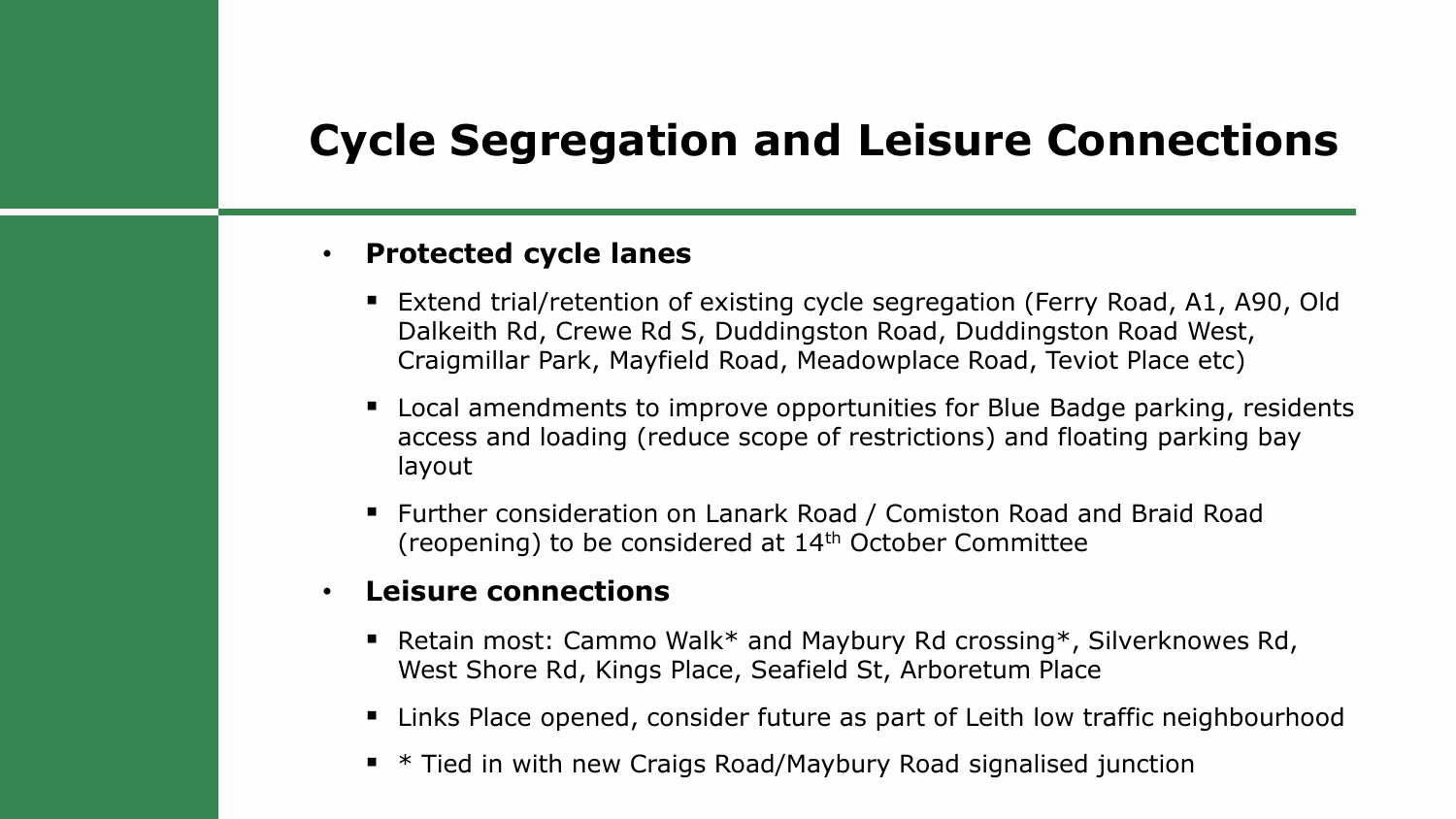### **Next steps**

- Engage with Stakeholders and complete the Technical Review on schemes due for retention
- Most current measures to remain in place under current TTRO powers
- Advertise Experimental TROs to retain schemes for a further 18 months
- Consider ETRO representations at 27<sup>th</sup> January 2022 Transport and Environment Committee
- ETROs are limited to 18 months
- Many schools measures retained and to be considered under School Travel Plan reviews